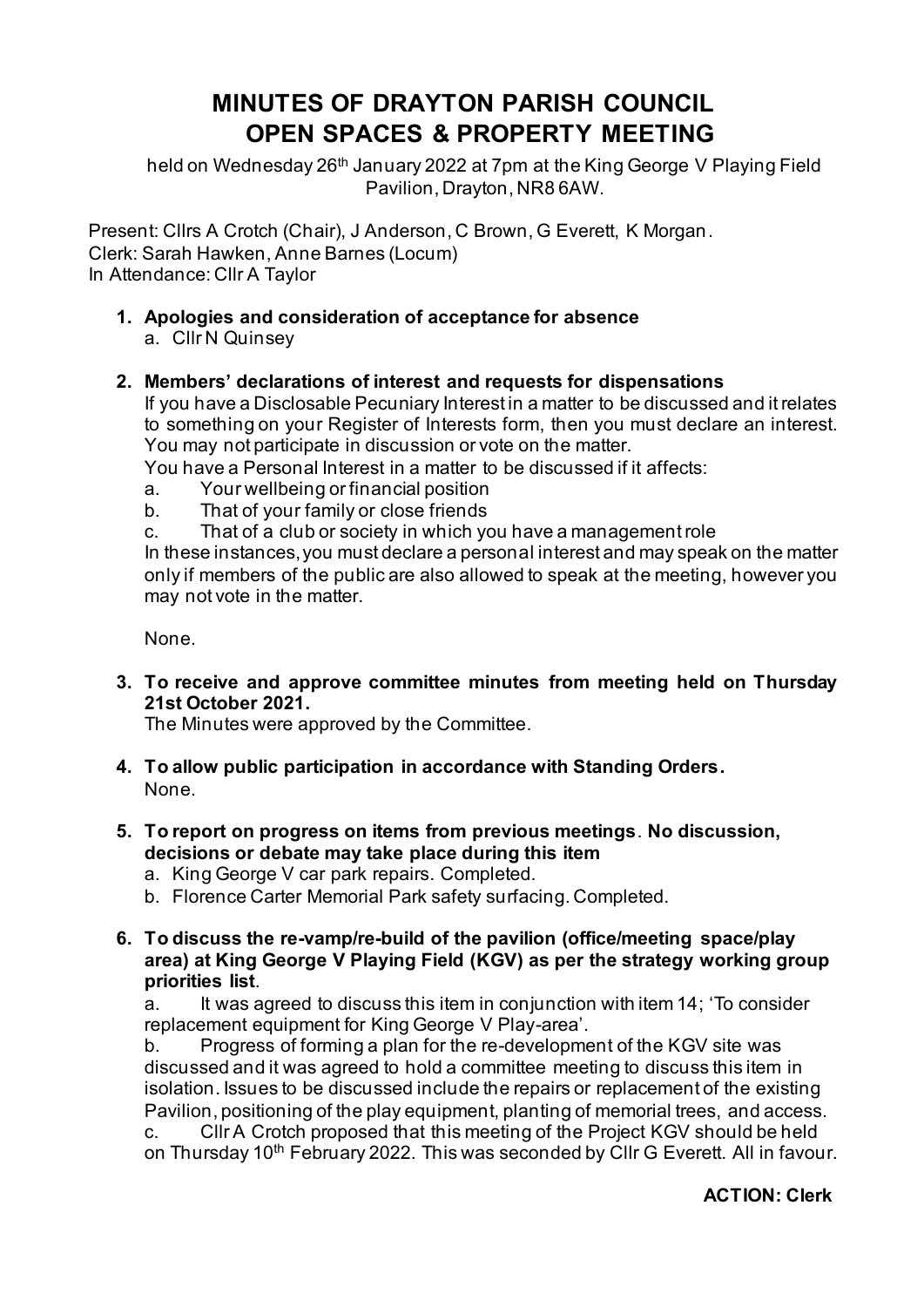## **7. Legionella Risk Assessment**. Completed. **Awaiting water testing report**. Completed.

a. The lab reports for the water samples taken at KGV and Longdale have been received and show no presence of Legionella at either site.

b. Responsibility for ensuring regular water testing falls to the Clerk. Clerk to determine how often would be appropriate for such tests to be carried out.

#### **ACTION: Clerk**

c. It was discussed that it is now safe and appropriate to re-open the changing facilities within the next two weeks. Cleaning required of both sites to ensure readiness for use.

## **ACTION: Clerk/Maintenance Operative**

# **8. To consider quotes for picnic benches at Longdale**.

a. Approved. Cllr G Everett proposes that CIL funds are to be used for the purchase of the benches. Seconded by Cllr A Crotch. All in favour.

## **ACTION: Clerk**

b. Picnic benches should be positioned so that they are accessible for users and observers of the play area and the 3G pitch. Now that CCTV is installed, this provides additional security from vandalism.

c. Quote to be obtained for an alternative fixing to concrete for the picnic benches.

# **ACTION: Clerk**

## **9. To consider quotes for the survey of KGV and Longdale pavilions for insurance purposes**.

a. A new quote which also included the Bowls Club was discussed. It was commented that Drayton Parish Council (DPC) does not own the Bowls Club building itself, but the land on which it sits. The lease currently in place for the Bowls Club is for having the 'right to occupy the land'.

b. Historically DPC has insured the building and the Bowls Club have reimbursed the premium.

c. Further discussion as to whether it is appropriate to pay for an independent survey for valuation. Cllr J Anderson proposed that the survey should be carried out by 'Sedgewick'. This was seconded by Cllr G Everett. All in favour, one against.

#### **ACTION: Clerk**

d. Land ownership to be checked with HM Land Registry and discussed with Bowls Club thereafter. Review terms of lease as required.

# **ACTION: Clerk**

#### **10.To consider quote for net over goal storage area at Longdale.**

a. The quote was discussed however it was commented that it was not exactly as required and too expensive. The type of netting over the 3G pitch would be adequate for the top of the goal storage area. Idea of having an angled top was discussed. Further quotes to be obtained.

#### **ACTION: Clerk**

# **11.To consider quotes for Tree Surveys of KGV, Long Dale, Florence Carter Memorial Park, Green Lanes**.

Item to be passed to the Environment and Highways Committee for discussion.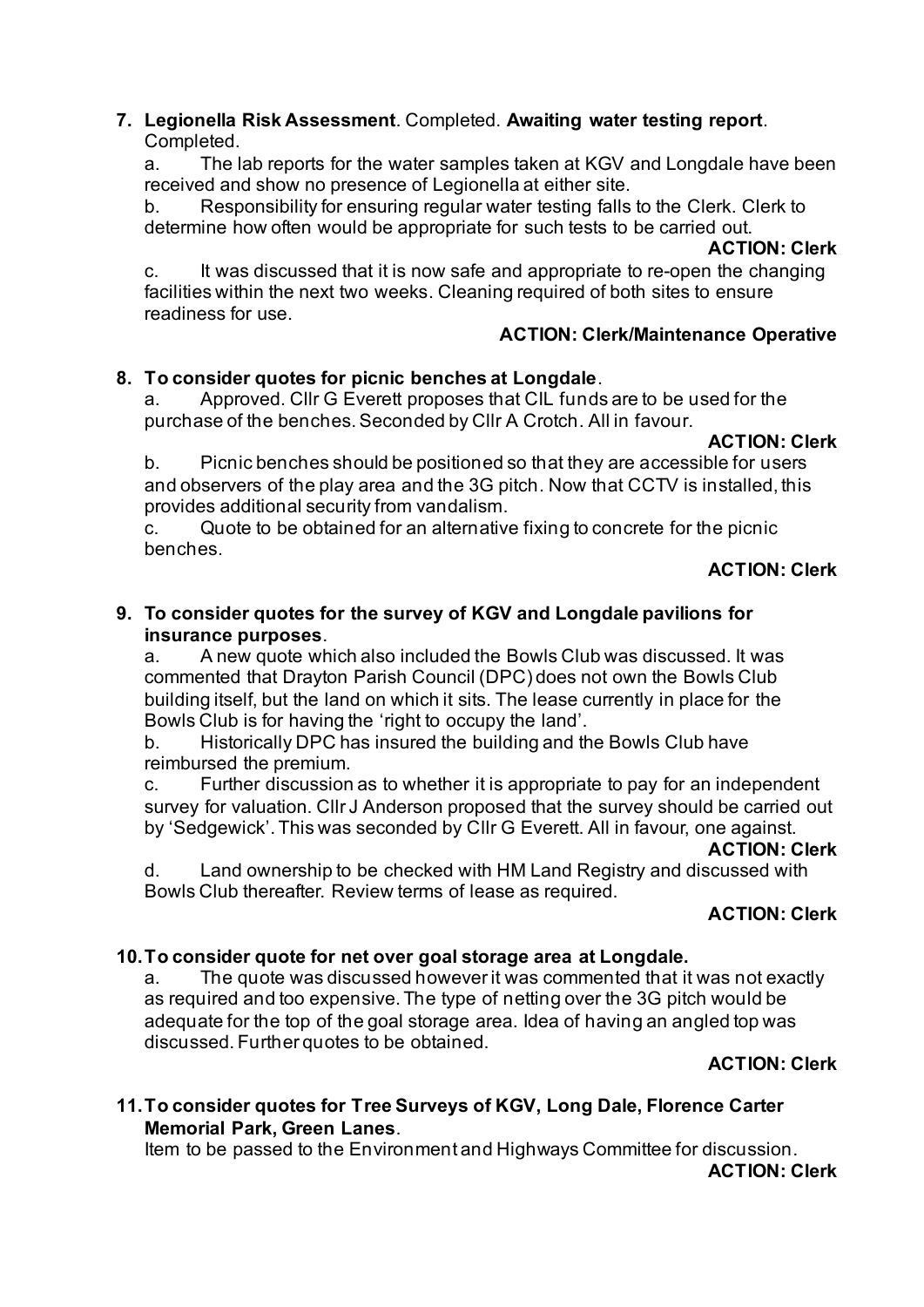# **12.To resolve the purchase of a beacon for the Queen's Platinum Jubilee**.

a. Approved. It was agreed to purchase the gas-fuelled beacon for £490 plus the gas as required for the Queen's Platinum Jubilee Celebration.

#### **ACTION: Clerk**

#### **13.To resolve the repaint of the Longdale play area**.

a. Approved. The quote obtained was from the same company who installed the play equipment for continuity and understanding of the painting requirements. Check to ensure that the quote includes the two gates to the play area. CIL funds to be used for the purchase.

**ACTION: Clerk**

#### **14. To consider replacement equipment for King George V Play-area**.

a. Discussed with item 6.

#### **15. To consider the sub-letting of KGV Cricket Pitch**.

a. The Drayton Cricket Club has requested permission to sub-let the pitch. It was commented that any additional costs of doing this would fall to the Cricket Club's responsibility.Approved.

b. Rewrite the hire agreement to allow sub-letting. Risk assessments will need to be produced by the Cricket Club and included in Drayton CC's own terms of lease.

# **ACTION: Clerk**

## **16.To consider the Contract with Absolute Sport and Leisure 1st June 2019 – 31st May 2022**.

a. It was agreed to renew the current contract with Absolute Leisure and extend by another 12 months only subject to an inflation increase equivalent to CPI at December 2021 (5.4%).

#### **ACTION: Clerk**

#### **17.To agree the Hire Charges for 2022/23**.

a. Approved. With the caveat that the charges should be increased in line with inflation (5.4%). This was proposed by Cllr J Anderson, seconded by Cllr C Brown, all in favour.

#### **ACTION: Clerk**

#### **18.To discuss Football at Longdale**.

a. Current usage of the grass pitches at Longdale is not representative of the whole community.

b. Review hire charges for ambiguity and remove any implications that pitches are for the sole use of one team.

c. Clerk to review the usage of the pitches to ensure the grassed areas have time to recover.

#### **ACTION: Clerk**

#### **19.To discuss costs and charges for advertising boards at Longdale.**

a. It was agreed not to seek out or obtain renewed contracts for the display of any advertising boards in the 3G area.

b. IC Travel currently advertise in the Arena at Longdale. Review this contract.

**ACTION: Clerk**

#### **20.To discuss replacement posts for Longdale, car park enlargement and subsequent placement of posts**.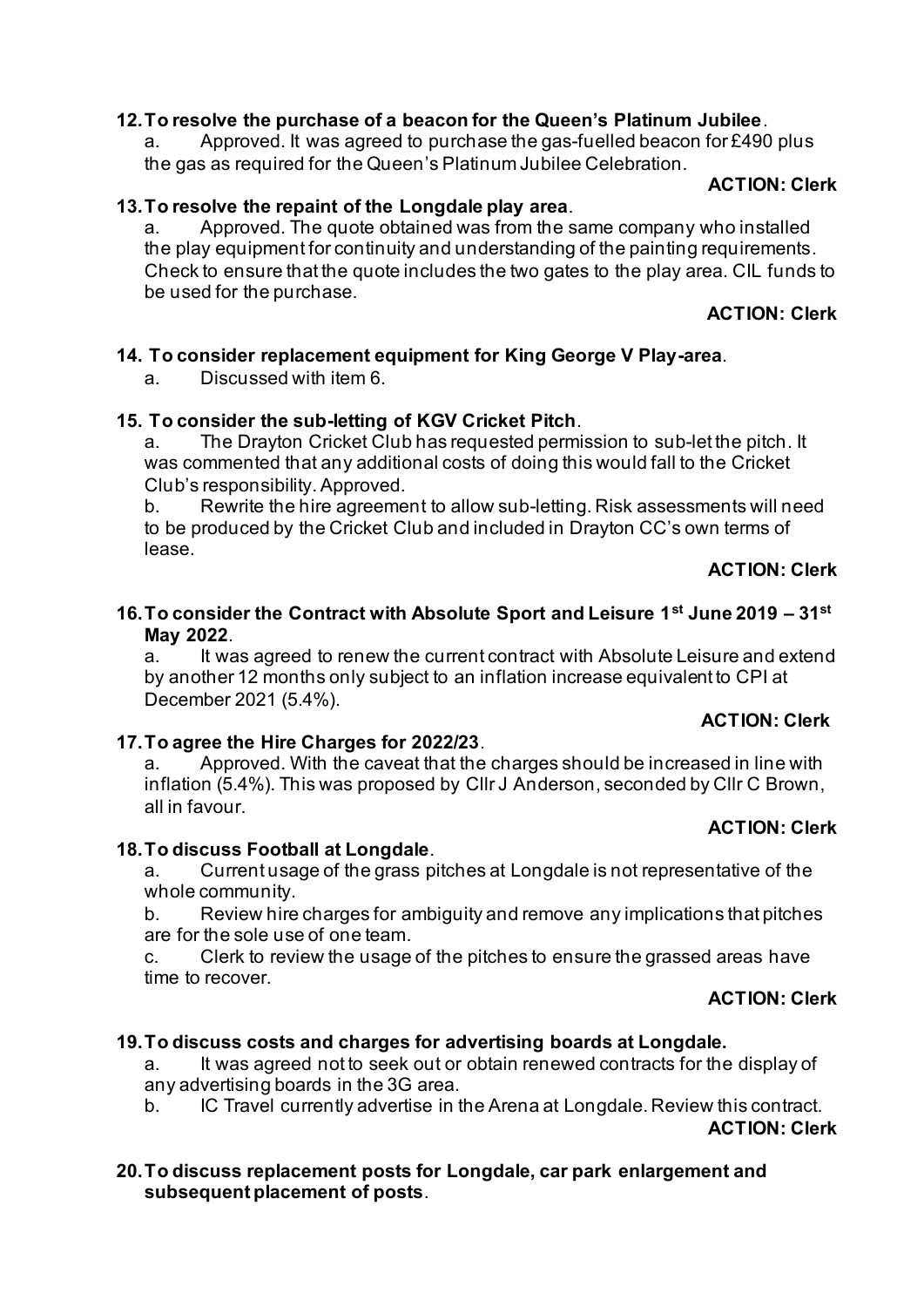a. It was discussed that a site visit would be appropriate to confirm the placement of posts and confirm those selected for renewal.

b. Such a visit would also give opportunity to confirm the siting of the benches as discussed in item 8 and to enable the Cllrs sight of the CCTV system installed. c. R. Hickin would be asked to fill in the potholes in Longdale car park.

#### **ACTION: Clerk**

## **21.To note inspection of floodlights at King George V Playing Field**.

a. It was discussed that additional quotes must be sought to carry out a safety and electrical testing inspection of the floodlights at KGV. Frequency and necessity of inspection to be clarified.

# **ACTION: Clerk**

# **22.To discuss siting of a bench in memory of Lionel Wilkinson**.

a. Relative of the late Lionel Wilkinson has approached DPC with a view to also commemorate his wife, Diane Wilkinson. The relative has also agreed to donate the bench in honour of this.

b. Consideration to be given to the use of sustainable and/or recycled materials for the donated bench.

c. Siting at KGV to be confirmed following the visit as discussed for item 20.

## **ACTION: Clerk**

### **23.To site the free Oak Tree from the Tree Council to commemorate the Platinum Jubilee celebrations at KGV**.

a. Potential locations for the tree were discussed and the necessity for it to be planted in advance of the Platinum Jubilee Celebrations.

b. It was agreed that confirmation of the tree's location would be decided following the site visit as discussed for item 20.

#### **ACTION: Clerk**

# **24.To consider quote for the cleaning of CCTV lenses at Longdale.**

a. To maintain a clear picture on the CCTV, periodic cleaning of the lenses was discussed. The quote provided for £65 for cleaning and maintenance as required was agreed. Proposed by Cllr J Anderson, seconded by Cllr A Crotch. All in favour, one against.

#### **25. To consider other issues raised at Strategy Working Group and prioritise** work (See list below).

a. It was discussed that the first three items on the table had already been covered by previous items.

b. Better Meeting Furniture. It was discussed that equipment such as a microphone system, hearing loop or equivalent may improve the accessibility of the meetings for some attendees. It was also discussed that the use of visual equipment, such as a TV or projector would also be useful. Clerk to investigate the purchase or hire of such equipment for future meetings.

#### **ACTION: Clerk**

# **26. Consider works to be carried out at the Longdale Pavilion**.

a. This will also be discussed at the site visit mentioned at item 20. Such works include the re-paint of some woodwork and facias.

#### **ACTION: Clerk/Maintenance Operative**